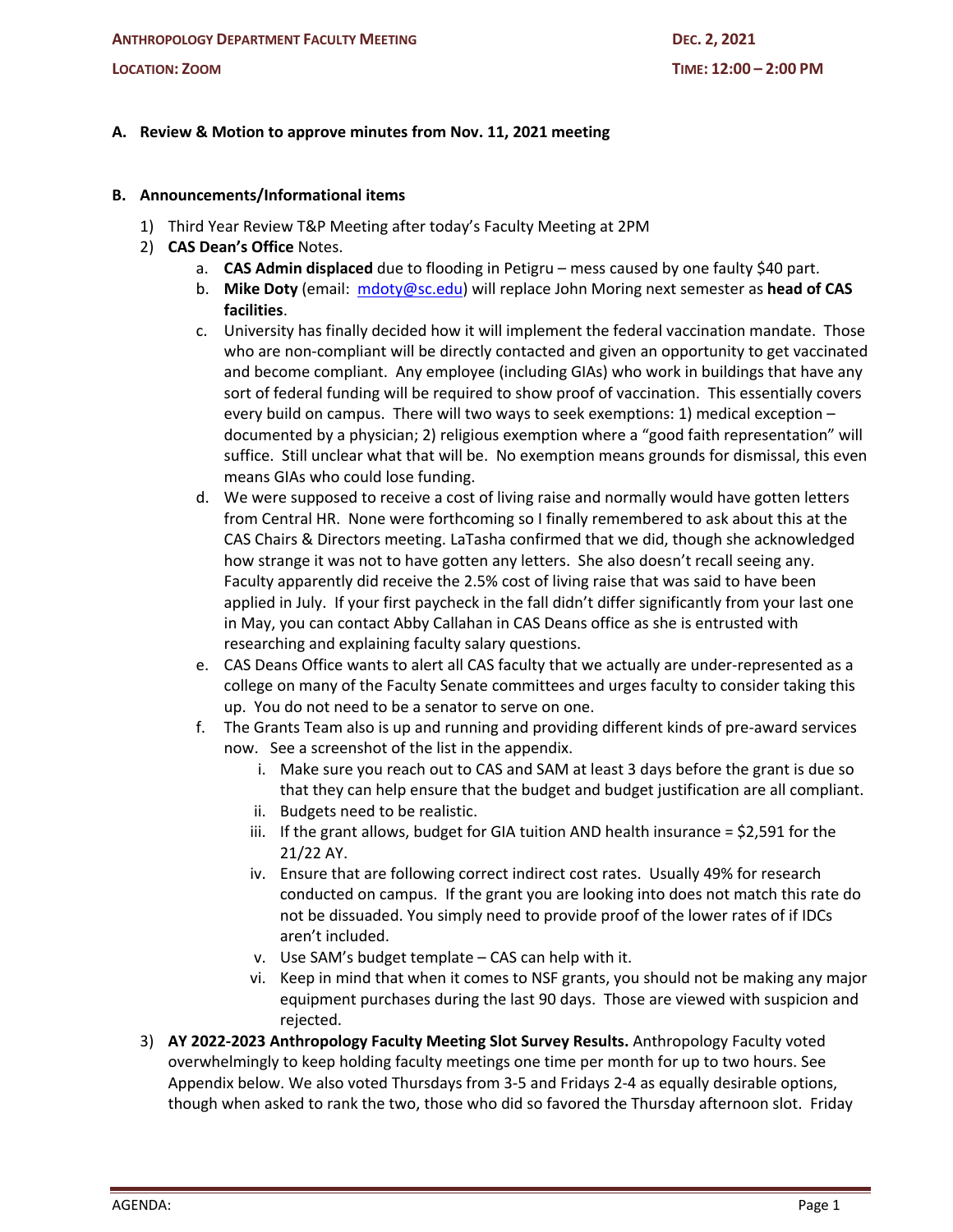afternoons are possible, but it will require scheduling around two other units that hold faculty meetings during that same time. **Thursdays 3-5 provide us the most control over when we can meet.**

- 4) **Request for Distinguished Faculty Emeritus Status. Tom Leatherman** would like to be recognized as a Distinguished Faculty Emeritus in our Department since he retired from here before assuming his current position at UMass years ago.
- 5) **HR finally approved the Postdoctoral PD**. Ati will be submitting the posting for approval and hopefully it will be all up in PeopleAdmin by next week. The Search Committee will need to convene then as soon as it closes, mid-December (week of Dec.  $13<sup>th</sup>$ ) to review any applications and make a recommendation for approval so that we can move forward with wrapping up the paperwork before staff are off for the holidays.
- 6) **WGST Search Update.** Colleagues in WGST are currently interviewing colleagues on their long short list for their position and there are **three very qualified Medical Anthropology candidates** in the pool: Dr. **Anna Jabloner** (PhD U Chicago, 2015; Lecturer, Dept. of Anthropology Harvard U. ), Dr. **Brooke Bocast** (PhD Temple University 2014; Assist. Prof. Dept. of Sociology and Anthropology Montana State U.) and Dr. **Richard (Dick) Powis** (PhD Washington University in St. Louis, 2020; Postdoctoral Fellow College of Public Health, etc. University of South Florida). Jennifer reviewed their CVs, Cover letters, and pubs and can share those if anyone is interested. If any of these three make it on to the shortlist we'll be asked to participate more actively at that time since the position would be split 50-50 with Anthropology being the tenure home.

#### **C. Reports and discussion:**

1. **AGORAE Representative** - Hansen

#### 2. **Undergraduate Director** – Jones

- a. Reminder: assessment materials due
- b. Updates on assessment survey and awards
- c. Names for the ambassador program
- 3. **4-Field Curriculum & Course Scheduling** Lewis
- 4. **SCIAA News** King
- 5. **Faculty Senate** Simmons
- 6. **Ecology Committee** Reynolds
- 7. **Development** Reynolds
- 8. **Graduate Director** DeWitte

#### **Executive Session Items:**

- a. Survey Discussion Cont. & Advising Resources Template
- b. Mid-Year Review

#### **D. Old Business**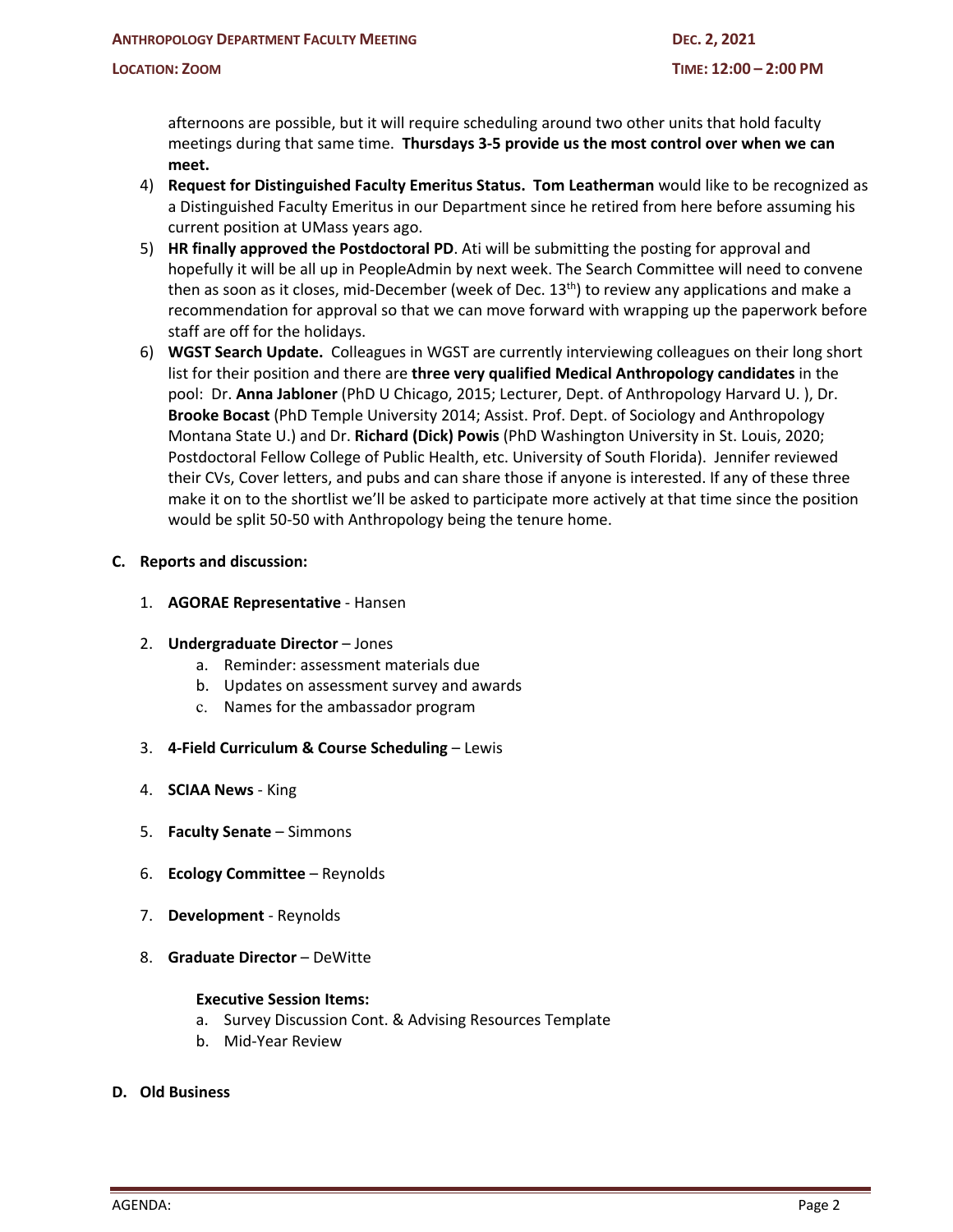#### **ANTHROPOLOGY DEPARTMENT FACULTY MEETING DEC. 2, 2021**

### **E. New Business**

# **F. Good of the Order**

### **Appendix**



Please check all of the below that would be acceptable in terms of frequency and length of Anthropology Faculty Meetings.





| <b>ANSWER CHOICES</b>                              | <b>RESPONSES</b><br>$\blacktriangledown$ |        |
|----------------------------------------------------|------------------------------------------|--------|
| Thursdays 3:00-5:00 PM<br>$\overline{\phantom{a}}$ | 85.71%                                   | 12     |
| Thursdays 4:00-6:00 PM<br>$\overline{\phantom{a}}$ | 35.71%                                   | 5      |
| Fridays 8:30-10:30 AM<br>$\overline{\phantom{a}}$  | 42.86%                                   | 6      |
| Fridays 2:00-4:00 PM<br>$\overline{\phantom{a}}$   | 85.71%                                   | 10     |
| Fridays 3:00-5:00 PM<br>$\overline{\phantom{a}}$   | 50.00%                                   | $\sim$ |
| <b>Total Respondents: 14</b>                       |                                          |        |